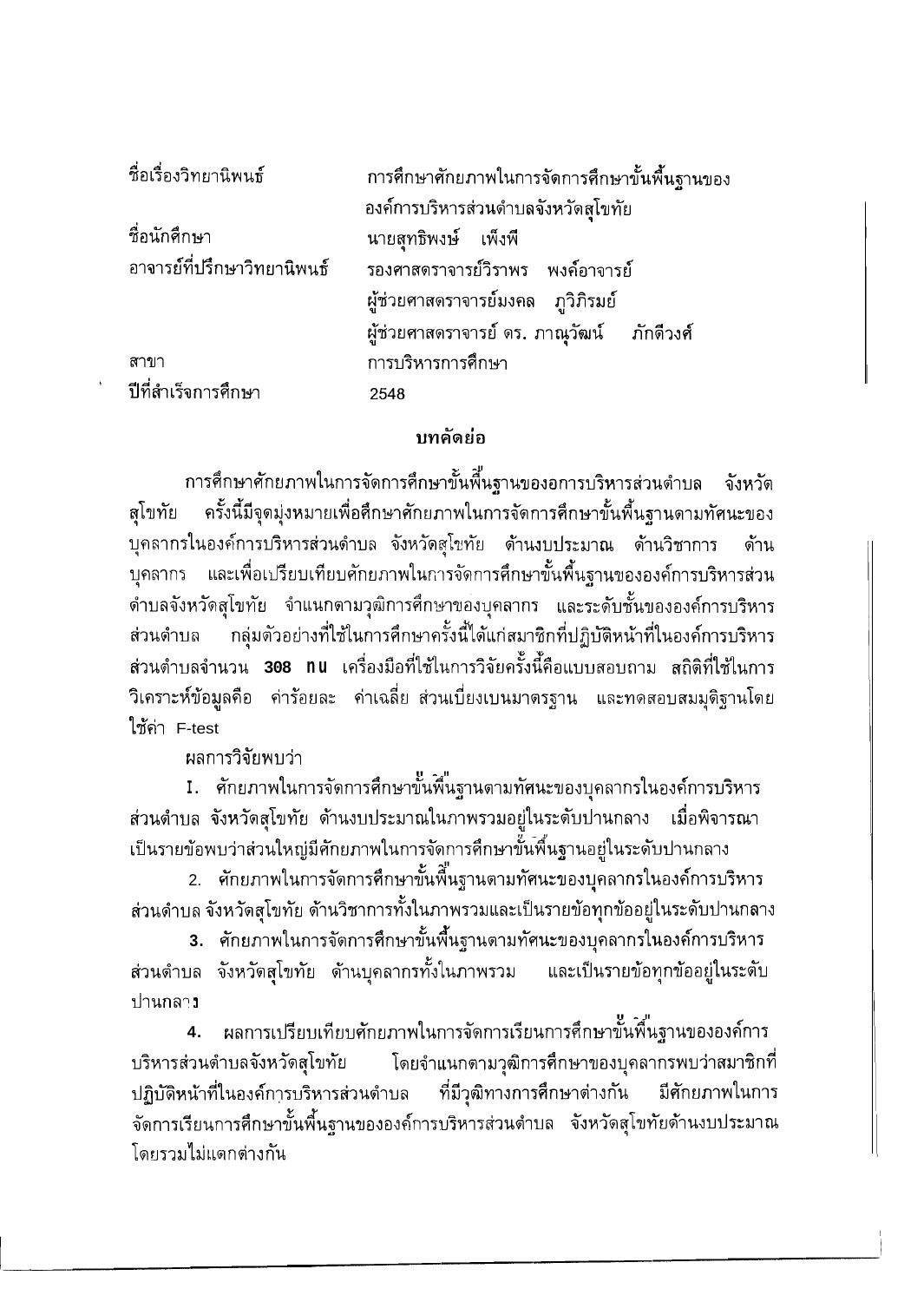5. ผลการเปรียบเทียบศักยภาพในการจัดการเรียนการศึกษาขั้นพื้นฐานขององค์การ บริหารส่วนตำบลจังหวัดสุโขทัย โดยจำแนกตามระดับชั้นขององค์การบริหารส่วนตำบล พบว่า สมาชิกที่ปฏิบัติหน้าที่ในองค์การบริหารส่วนตำบล ที่มีระดับชั้นขององค์การบริหารส่วนดำบล ต่างกัน มีศักยภาพในการจัดการเรียนการศึกษาขั้นพื้นฐานขององค์การบริหารส่วนดำบลจังหวัด สุโขทัยด้านงบประมาณโดยรวมแตกต่างกัน

สำหรับในด้านวิชาการพบว่าสมาชิกที่ปฏิบัติหน้าที่ในองค์การบริหารส่วนดำบล ที่มี ระดับชั้นขององค์การบริหารส่วนดำบลต่างกัน มีศักยภาพในการจัดการเรียนการศึกษาขั้น พื้นฐานขององค์การบริหารส่วนดำบลจังหวัดสุโขทัยด้านวิชาการโดยรวมไม่แดกด่างกัน เมื่อ พิจารณาเป็นรายข้อพบว่า ข้อที่เกี่ยวกับความสามารถในการจัดหาวิทยากรและแหล่งการเรียนรู้ ให้กับโรงเรียน แตกต่างกัน

ด้านบุคลากรพบว่าสมาชิกที่ปฏิบัติหน้าที่ในองค์การบริหารส่วนดำบล ที่มีระดับชั้นของ องค์การบริหารส่วนตำบลด่างกัน มีศักยภาพในการจัดการเรียนการศึกษาขั้นพื้นฐานของ องค์การบริหารส่วนตำบลจังหวัดสุโขทัยด้านบุคลากรโตยรวมแตกต่างกัน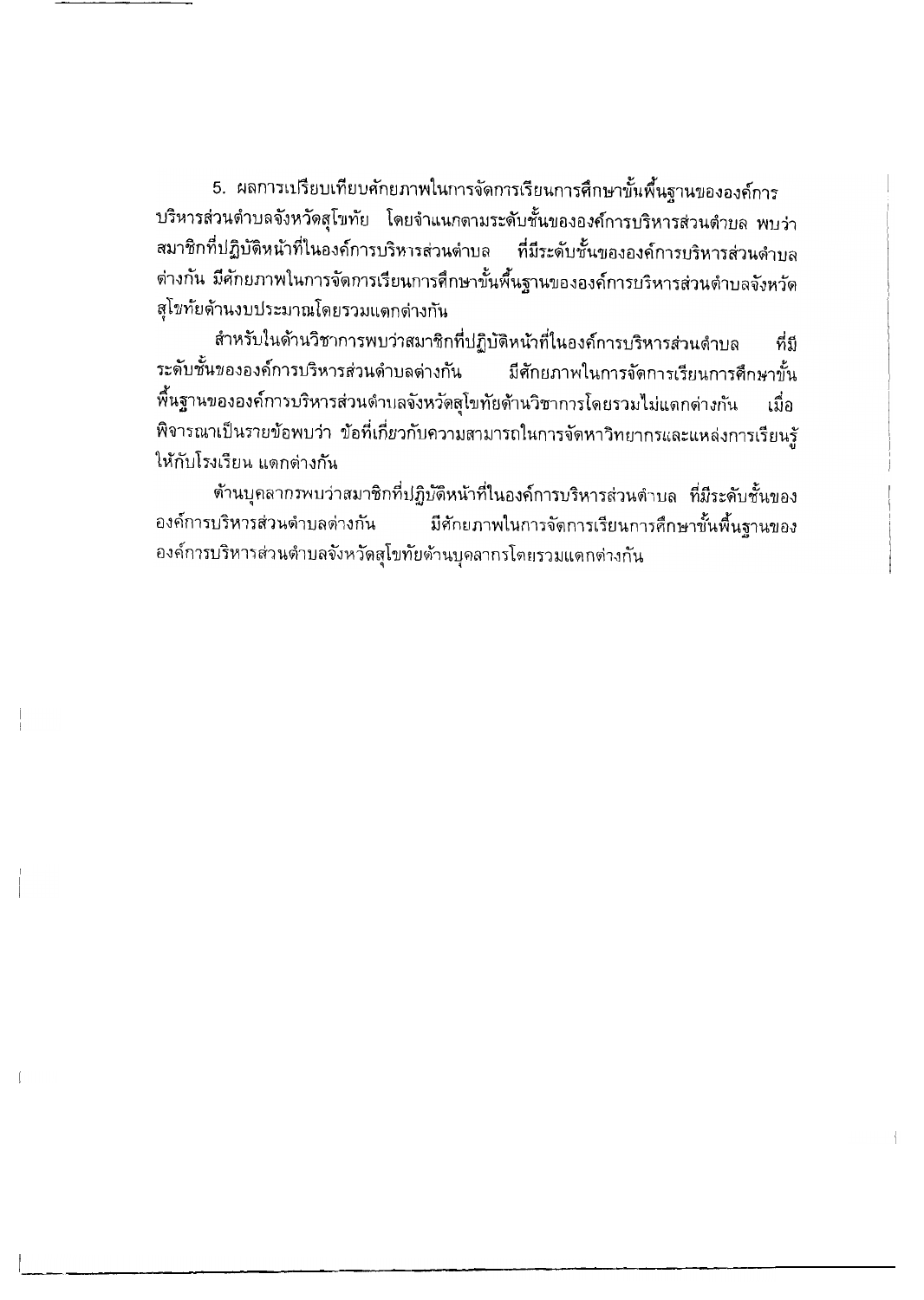| Title   | THE STUDY IN POTENIALITY OF FOUNDATION EDCATIONAL |
|---------|---------------------------------------------------|
|         | ORGANIZA OF COMMUNITY ORGANIZERS IN SKHOTHAI      |
| Author  | Mr. Sutthipong Phengpee                           |
| Advisor | Associate Professor Wiraporn Pongajarn            |
|         | Assostance Professor Mongkol Phuviphirom          |
|         | Assostance Professor Dr. Phanuwat Phakdeewong     |
| Field   | Educational Administration                        |
| Year    | 2005                                              |

## **ABSTRACT**

This 'study aimed to study potentiality of foundation educational organization by personnel views of the community of foundation educational oranization of the community organizers in Sukhothai classify by personnel education and level of the community organizers . The sampling group was from 308 persons of tlie member who work in the community organizers.

The data will be analyzed by questionnaires , percentages , means , standard deviation and F-test.

The results found that ;

1. The potentiality of foundation educational organization by

personnel views of the community organizers in Sukhothai on budgets was in middle level in general. Most community organizers have the potentiality of the foundation educational organization in the middle level in dividually.

The potentiality of the foundation educational organization by personnel views on education was in the middle level in general. The potentiality of the foundation educational organization was in the middle level individually

The potentiality of the foundation educational organization by personnel views on personnel was in the middle level in general and was in the middle level individually.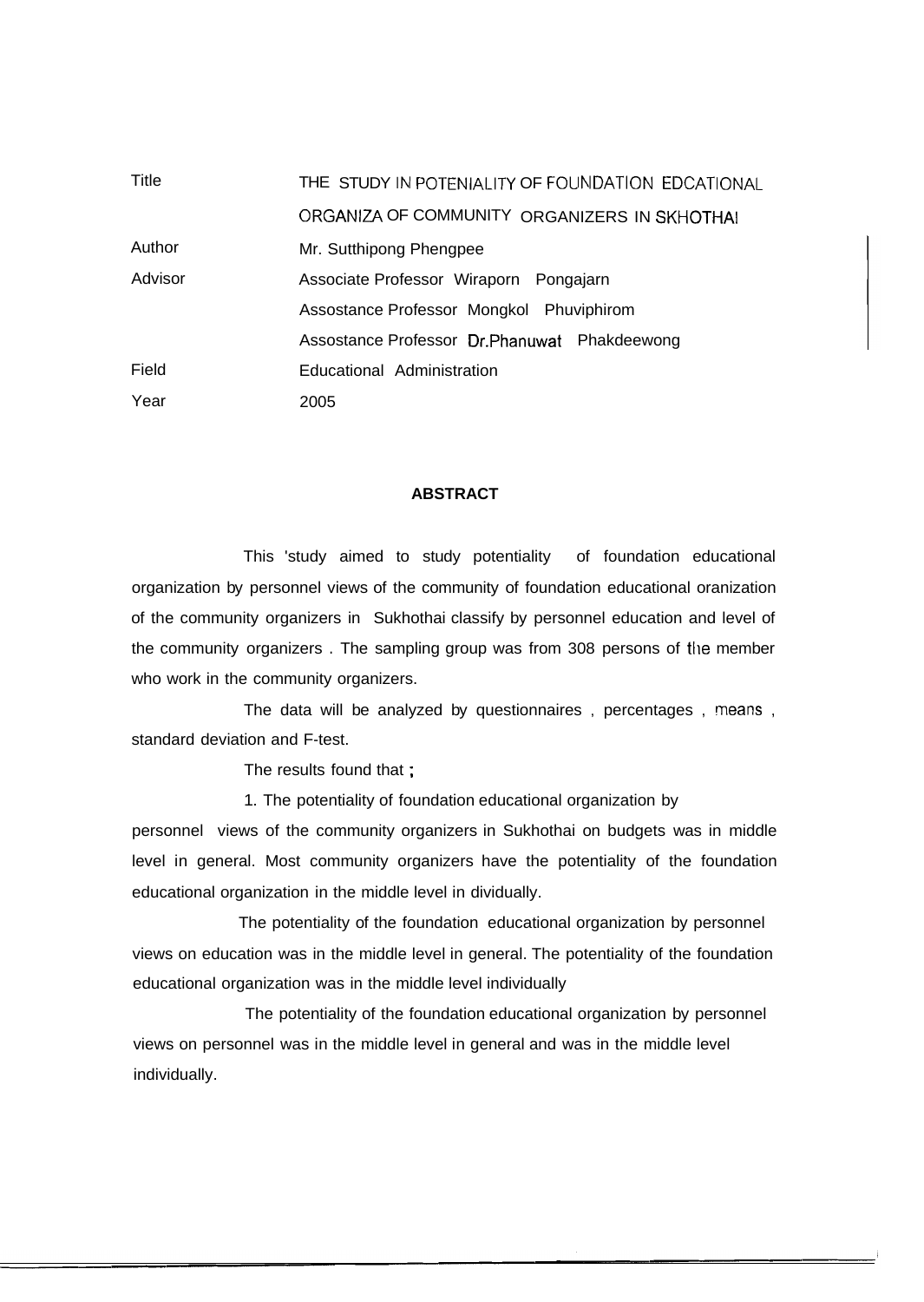The result of potential comparison of foundation educational organization of the community organizers in Sukhothai classify by educational difference of persons who work in the community organizers was not different in the potentiality of foundation educational organization in general

The resullt of potential comparison of foundation educational organization of the community organizer in Sukhothai classify by level of the community organizers found that persons who work in the different level community organizers have the potentiality of foundation educational organization in budgets were not different in general.

In educationally, it was found that persons who work in the different level community oranizers in Sukhothai were not different. But they were different in 1 instructor supply and learning sources.

In personally , it was found that persons who work in the different level community organizers in Sukhothai were different in general.